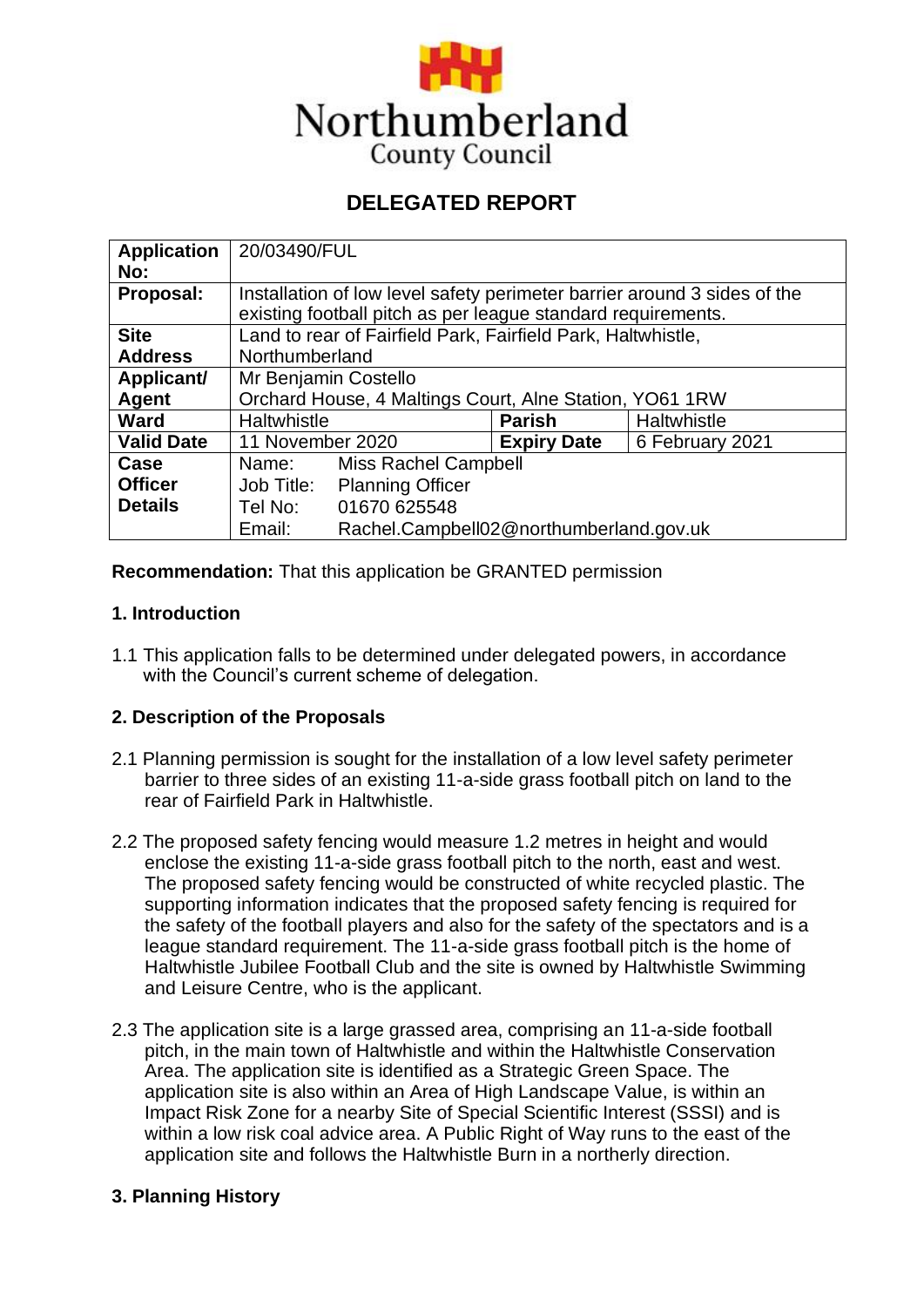# **Reference Number:** 15/02668/DISCON

**Description:** Discharge of condition 8 (drainage) and 9 (construction management plan) on approved planning application 15/01133/FUL **Status:** Permitted

# **Reference Number:** 15/01133/FUL

**Description:** Re-engineering and upgrading of existing football pitch comprising levelling and associated drainage installations to give improved access and use of existing playing field. Construction of vehicle passing place on Willia Road (amended site location plan submitted) **Status:** Permitted

# **Reference Number:** 13/00042/FUL

**Description:** Application for a new planning permission to replace an extant planning permission in order to extend the time limit for implementation - T/20100101 (Removal of condition 8 (playing times) from planning permission reference T/20090788) **Status:** Permitted

# **Reference Number:** T/20100101

**Description:** Removal of condition no. 8 (playing times) from planning permission reference 20090788 **Status:** Permitted

# **Reference Number:** T/20090788

**Description:** Amendment to previous planning permission ref: 20050566 (Construction of football pitch and associated development) to revise position of passing place on Willia Road adjacent to the scout hut (amended description) **Status:** Permitted

# **Reference Number:** T/20090308

**Description:** Development : Variation of planning permission 20050566 to adjust positioning of the third passing place on Willia Road; adjust positioning of football pitch, entrance road, car parking area and changing building; alter size and materials of changing **Status:** Withdrawn

# **Reference Number:** T/20050566

**Description:** Construction of football pitch, adjustment of site levels, construction of access road and car parking, construction of changing facilities **Status:** Permitted

# **Reference Number:** T/20050013

**Description:** Construction of football pitch, changing facilities, access road, car parking and associated works (as amended) **Status:** Refused

# **Reference Number:** T/88/E/358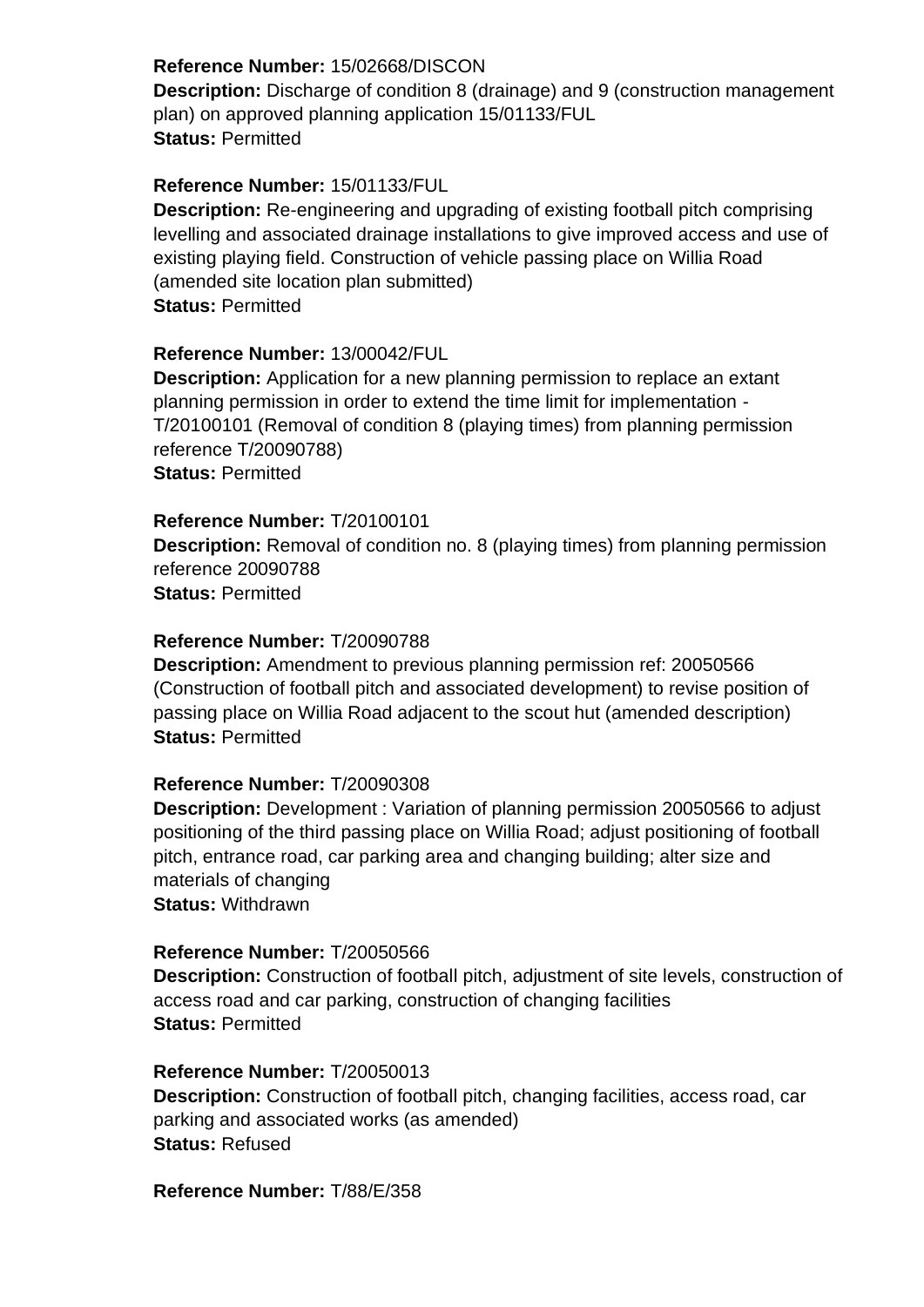**Description:** Change of use from school playing field to public open space on 2 ha. on land.

**Status:** Permitted

**Reference Number:** C/87/E/632 **Description:** Outline application for residential development on 2 ha **Status:** Objection

# **4. Planning Policy**

# 4.1 Development Plan Policy

*Tynedale LDF Core Strategy (2007)* 

Policy BE1 – Principles for the Built Environment Policy CS1 – Principles for Community Services and Facilities Policy GD1 – The General Location of Development Policy GD4 – Principles for Transport and Accessibility Policy NE1 – Principles for the Natural Environment Policy NE2 – Landscape Character

*Tynedale District Local Plan (2000)* 

Policy GD2 – Design Criteria for Development Policy GD4 – Range of Transport Provision for all Development Policy LR3 – Protection of Open Space Facilities Policy LR19 – Safeguard Existing and Promotion of New Public Rights of Way Policy TP27 – Development affecting Public Rights of Way

# 4.2 National Planning Policy

*National Planning Policy Framework (NPPF) (2019) National Planning Practice Guidance (NPPG) (2018, as updated)* 

# 4.3 Other Documents/Strategies

*Northumberland Local Plan (Publication Draft Plan) (Regulation 19) and Proposed Minor Modifications, as submitted on 29th May 2019* 

Policy ENV 9 – Conservation Areas

Policy INF 2 – Community Services and Facilities

Policy INF 5 – Open Space and Facilities for Sport and Recreation

Policy QOP 1 – Design Principles (Strategic Policy)

Policy QOP 2 – Good Design and Amenity

Policy STP 1 – Spatial Strategy (Strategic Policy)

Policy STP 2 – Presumption in Favour of Sustainable Development (Strategic Policy)

Policy STP 3 – Principles of Sustainable Development (Strategic Policy)

Policy STP 5 – Health and Wellbeing (Strategic Policy)

Policy TRA 1 – Promoting Sustainable Connections (Strategic Policy)

Policy TRA 2 – The Effects of Development on the Transport Network

# **5. Consultee Responses**

Sport England | No objection.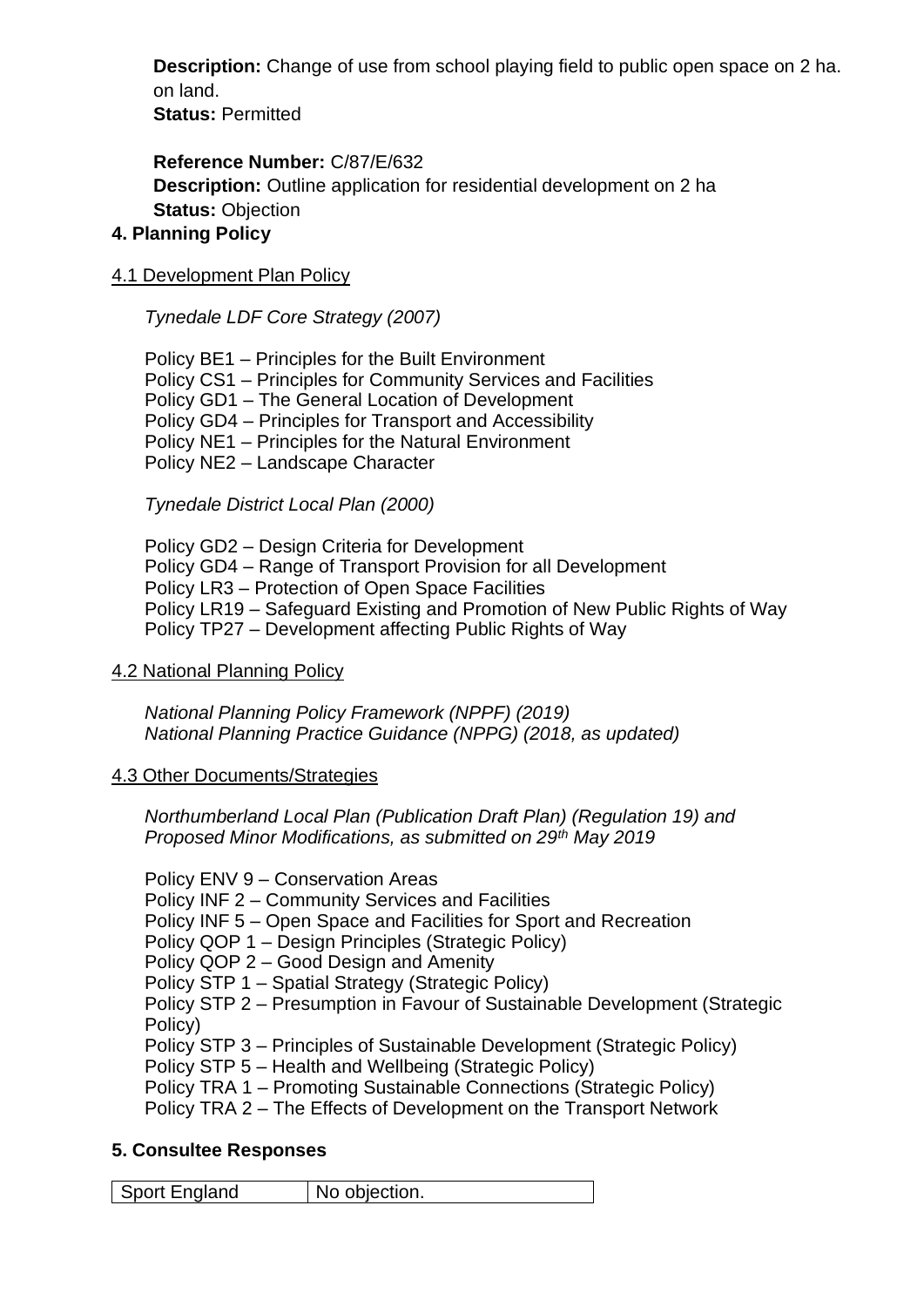| <b>Public Protection</b>           | No comment/objection.    |
|------------------------------------|--------------------------|
| Highways                           | No objection.            |
| <b>Haltwhistle Town</b><br>Council | Support the application. |
| Countryside/Rights<br>Of Way       | No objection.            |
| <b>Building</b><br>Conservation    | No objection.            |

# **6. Public Responses**

Neighbour Notification

| Number of Neighbours Notified     | 15 |
|-----------------------------------|----|
| Number of Objections              |    |
| <b>Number of Support</b>          |    |
| <b>Number of General Comments</b> |    |

# **Notices**

Site notice affecting the Conservation Area and Public Right of Way– Displayed on 27th November 2020 Press notice in Hexham Courant – Published on 23rd November 2020

#### Summary of Responses:

One representation of objection has been received in relation to this application. The issues raised are summarised below:

- Traffic.
- Car parking.
- Highway safety.
- The proposal would lead to the increase in the number of spectators.
- This is a village green and a public open space. It is not a dedicated football pitch and the proposed installation of the perimeter barrier would restrict the use of the public and their enjoyment of the open space.
- The perimeter barrier would restrict future use of the site.

# **7. Appraisal**

7.1 The main considerations in the determination of this application are:

- Principle of the development;
- Design and impact on the Haltwhistle Conservation Area;
- Impact upon residential amenity;
- Highway safety;
- Impact upon the Public Right of Way; and
- Other matters.

# *Principle of the Development*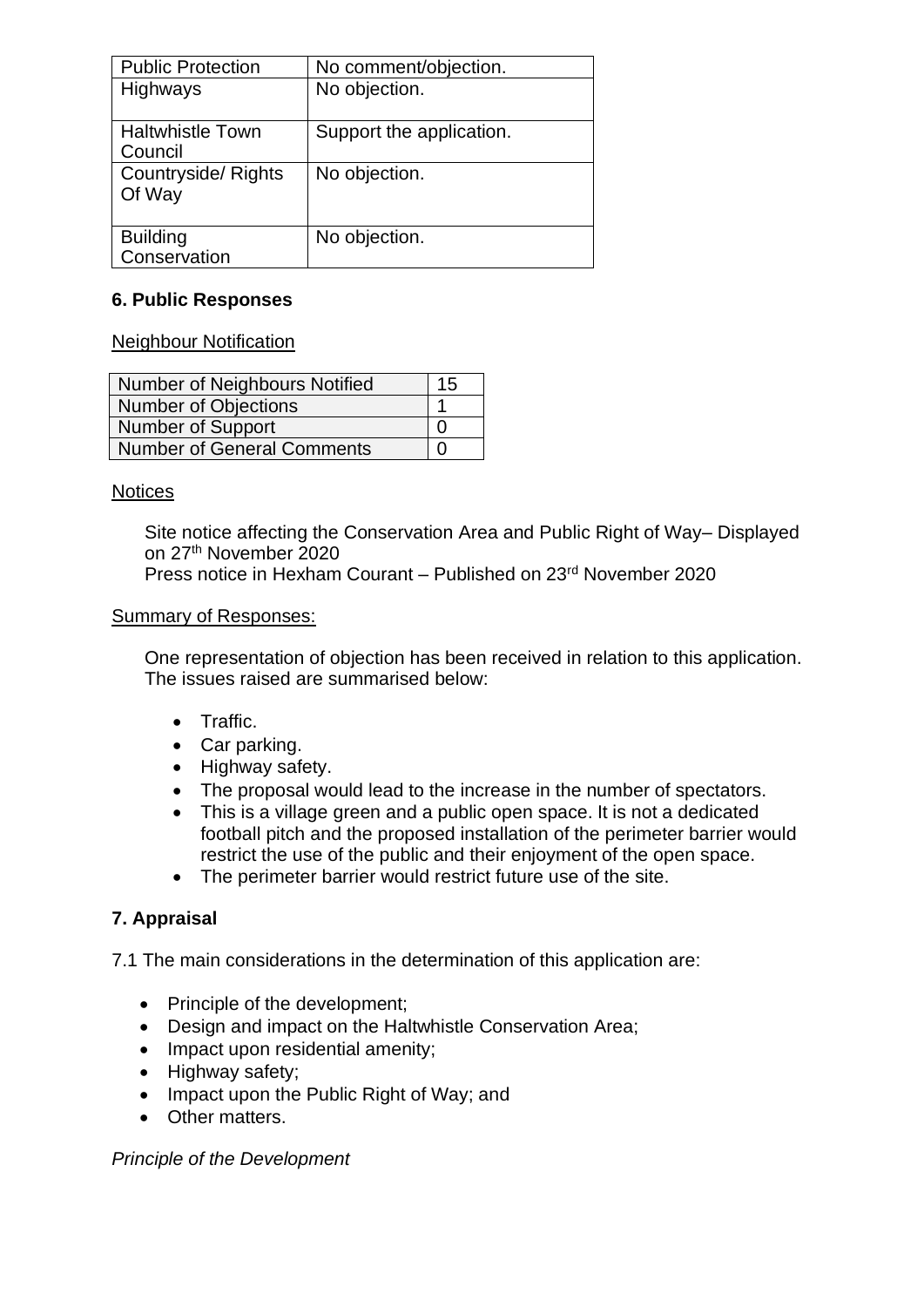- 7.2 The application site is located within Haltwhistle, which is identified as a main town under Policy GD1 of the Tynedale LDF Core Strategy. This policy states that main towns should be the main focus for development and also where any large-scale individual developments should be located. This policy follows on to state that *"in all cases the scale and nature of the development should respect the character of the town or village concerned".*
- 7.3 The Northumberland Local Plan (Publication Draft Plan) was published for consultation in January 2019, with proposed minor modifications submitted on 29th May 2019. In accordance with Paragraph 48 of the NPPF; the policies contained within the document at this stage carry some weight in the assessment of planning applications.
- 7.4 Haltwhistle is identified as a main town under Policy STP 1 of the emerging Northumberland Local Plan (Publication Draft Plan) which relates to spatial strategy. Policy STP 1 states that the main towns will be the main focus for employment, housing, retail and services.
- 7.5 Paragraph 96 of the National Planning Policy Framework (NPPF) states *"access to a network of high quality open spaces and opportunities for sport and physical activity is important for the health and well-being of communities".*
- 7.6 Paragraph 97 of the NPPF states *"existing open space, sports and recreational buildings and land, including playing fields, should not be built on unless:* 
	- *(a) An assessment has been undertaken which has clearly shown the open space, buildings or land to be surplus to requirements; or*
	- *(b) The loss resulting from the proposed development would be replaced by equivalent or better provision in terms of quantity and quality in a suitable location; or*
	- *(c) The development is for alternative sports and recreational provision, the benefits of which clearly outweigh the loss of the current or former use".*
- 7.7 Policy NE2 of the Tynedale LDF Core Strategy identifies the application site as a Strategic Green Space. This policy states that the value of Strategic Green Spaces, in terms of biodiversity, visual amenity, the character of the area, cultural heritage, recreation and the general health and wellbeing of the community, should be protected and enhanced. This policy seeks to positively manage Strategic Green Spaces and to pursue enhancement schemes and funding packages, where appropriate.
- 7.8 Policy CS1 of the Tynedale LDF Core Strategy sets out the principles for community services and facilities. These principles seek *"to:* 
	- *(a) Retain local shops and other community services and facilities, especially where there are no accessible alternatives;*
	- *(b) Address deficiencies in services and facilities and facilitate improvements in their level of provision, quality and accessibility".*
- 7.9 Policy LR3 of the Tynedale District Local Plan relates to the protection of open space facilities. This policy states *"development which would result in the net loss of public or private playing fields, parks, children's play areas or amenity open space will not be permitted. However, proposals which:*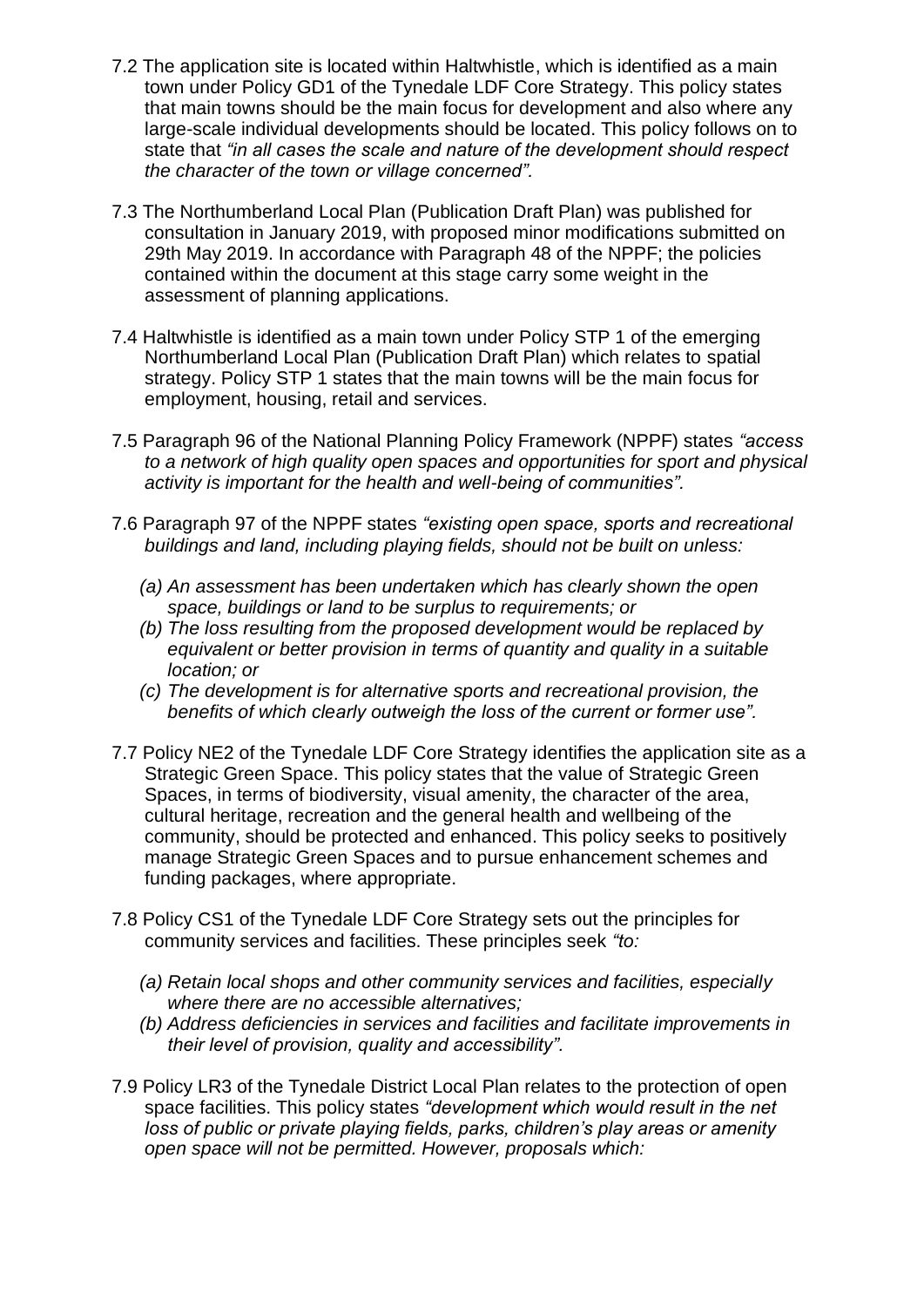- *(a) Lead to the more effective use of existing recreational land and safeguard its use for future generations, or*
- *(b) Provide replacement land for the type of recreational land lost of equal quality and convenience to the user may be permitted".*
- 7.10 Policy INF 2 of the Northumberland Local Plan (Publication Draft Plan) relates to community services and facilities. This policy supports the improvement in the quantity, quality, accessibility and range of community services and facilities.
- 7.11 Policy INF 5 of the Northumberland Local Plan (Publication Draft Plan) relates to open space and facilities for sport and recreation. This policy, which is similar to Paragraph 97 of the NPPF, states *"development proposals that would result in the loss of land or buildings used for recreational use or the loss of Protected Open Space (as shown on the Policies Map) will not be supported unless:* 
	- *(a) They would be replaced by an area of equivalent or better quantity and quality, in a suitable location; or*
	- *(b) An excess of provision in quantitative and qualitative terms is clearly demonstrated; or*
	- *(c) The development proposed is for alternative sports and recreation provision, the need for which clearly outweighs the loss of the existing open space".*
- 7.12 Policy STP 5 of the Northumberland Local Plan (Publication Draft Plan) relates to health and wellbeing. This policy states that *"development which promotes, supports and enhances the health and wellbeing of communities, residents, workers and visitors will be supported".* The policy follows on to state a number of criteria which development must meet.
- 7.13 The application proposes to install a low level safety perimeter barrier to three sides of an 11-a-side grass football pitch on land to the rear of Fairfield Park in Haltwhistle. The proposed perimeter barrier would improve and update the sports facilities at the site, which would benefit the local community and would be situated in a suitable and practical location. The proposal is considered to enhance this existing recreational/leisure space, which is identified as a Strategic Green Space. Sport England has been consulted on this application and having assessed the application in relation to Paragraph 97 of the NPPF and its own playing field policies, it has no objection. Sport England comments that the proposed development would be ancillary to and would support the principal use of the site whilst not adversely affecting the quantity, quality or use of the playing pitch. The proposed development is considered to be acceptable in accordance with Policies CS1 and GD1 of the Tynedale LDF Core Strategy, Policy LR3 of the Tynedale District Local Plan, Policies INF 2, INF 5, STP 1 and STP 5 of the Northumberland Local Plan (Publication Draft Plan) and Paragraphs 96 and 97 of the NPPF.

# *Design and Impact on Haltwhistle Conservation Area*

7.14 The application site is located within the Haltwhistle Conservation Area. Section 72 of the Planning (Listed Buildings and Conservation Areas) Act 1990 imposes a duty on the local planning authority to pay special attention to the desirability of preserving or enhancing the character or appearance of conservation areas. The Council's Building Conservation team has been consulted on this application to

assess the impact of the proposed development upon the character and appearance of the Conservation Area. The Council's Building Conservation Officer has no objection to the application. It is considered that the design of the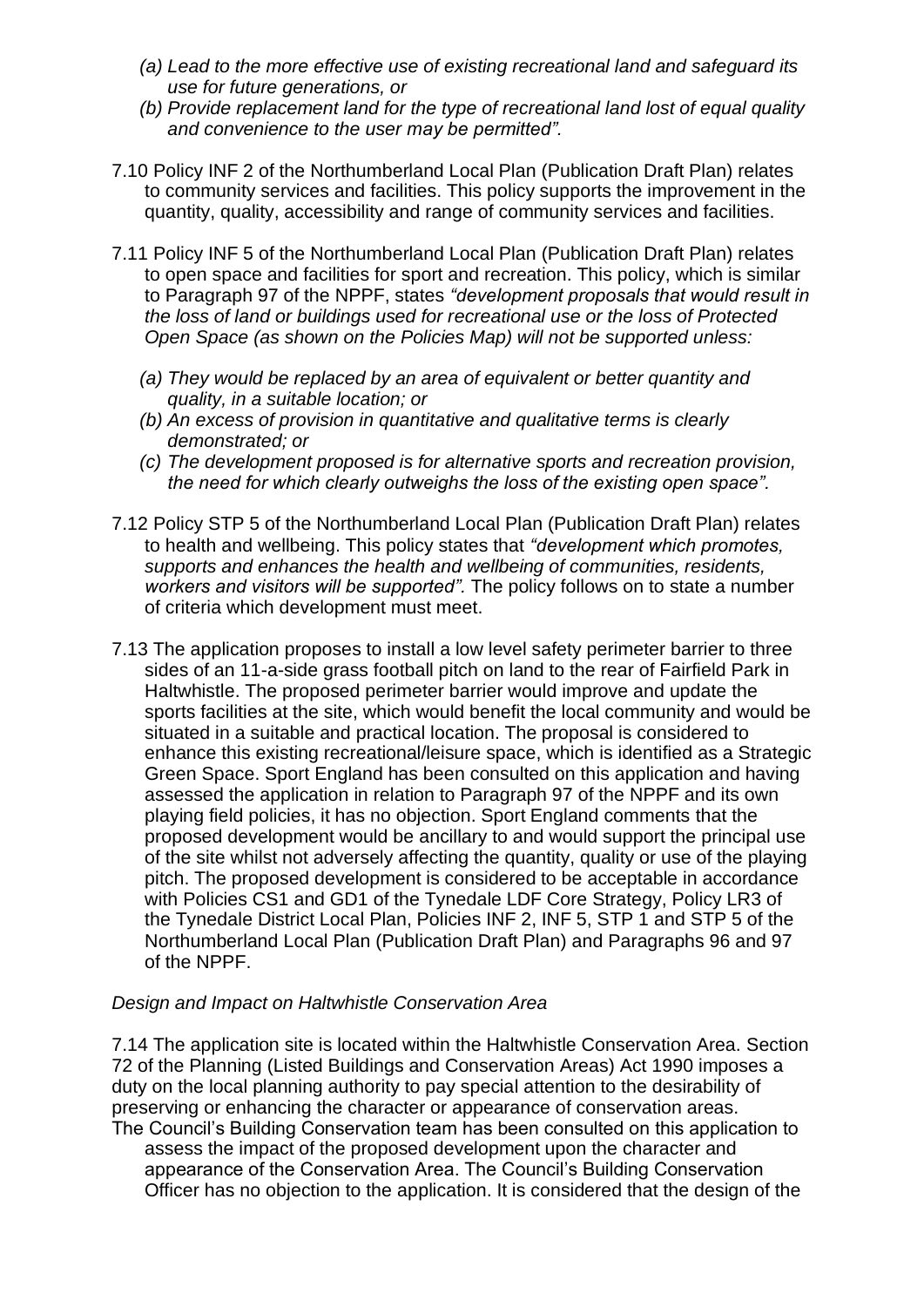proposed development would not cause harm to the character and appearance of the Haltwhistle Conservation Area.

7.15 The design of the low level safety perimeter barrier is typical of this type of development and would be similar to the design of perimeter barriers at playing fields, leisure centres and sports facilities in neighbouring towns and villages, such as Hexham. The design and appearance of the proposed development would be in keeping with the character of the site and the wider, predominantly residential area. The proposed works would accord with Policies BE1 and NE1 of the Tynedale LDF Core Strategy, Policy GD2 of the Tynedale District Local Plan and Policies ENV 9, QOP 1, STP 2 and STP 3 of the Northumberland Local Plan (Publication Draft Plan) and the principles of the NPPF in this respect.

# *Impact upon Residential Amenity*

- 7.16 The application site is located within a predominantly residential area within the main town of Haltwhistle. The site is bounded by residential properties to the west and south and is bounded by Haltwhistle Burn to the north and agricultural land to the east. The properties of Fairfield Park are directly to the south of the application site and the properties of Heatherlands, Aderline Court and Willia Road are directly to the west of the application site.
- 7.17 The Council's Public Protection team have been consulted on this application and they have no objection to the application. It should be noted that the site is already in use as a playing field and is regularly used for football matches associated with Haltwhistle Jubilee Football Club, the use of which could continue. Overall, it is considered that the application would not have a detrimental impact on the amenity of neighbouring properties. The proposal would therefore accord with Policy GD2 of the Tynedale District Local Plan, Policies QOP 1 and QOP 2 of the Northumberland Local Plan (Publication Draft Plan) and the aims of the NPPF in relation to impact upon residential amenity.

# *Highway Safety*

7.18 The Council's Highway Development Management team has been consulted on this application and has no objection to the application. The Council's Highway Development Management team considers that the proposed development would not have an adverse impact upon road safety and has no concerns in relation to highway safety, car parking or traffic matters. The proposed development is considered to be in accordance with Policy GD4 of the Tynedale LDF Core Strategy, Policy GD4 of the Tynedale District Local Plan, Policies TRA 1 and TRA 2 of the Northumberland Local Plan (Publication Draft Plan) and the aims of Paragraph 109 of the NPPF in relation to highway safety.

# *Impact upon the Public Right of Way*

7.19 There is a Public Right of Way which runs to the east of the application site. The Council's Countryside Rights of Way team has been consulted on this application and they have no objection subject to the Parish of Haltwhistle Public Footpath No. 26 being protected throughout. Policies LR19 and TP27 of the Tynedale District Local Plan relate to safeguarding public rights of way and limiting any potential adverse impacts from proposed development. Policy TRA 1 of the Northumberland Local Plan (Publication Draft Plan) promotes sustainable connections and seeks to protect, enhance and support public rights of way. The proposal would be highly visible from the footpath to the east of the proposed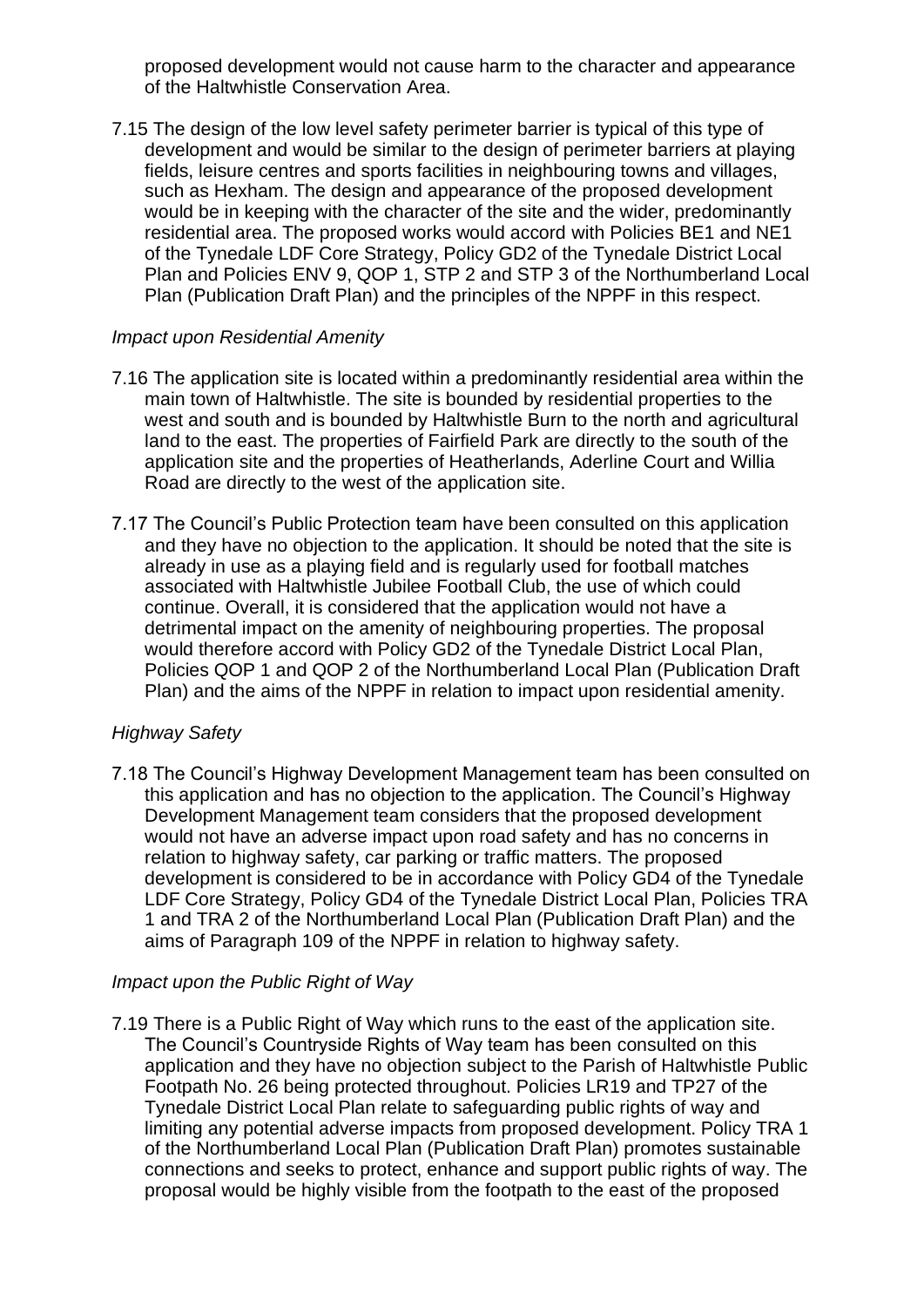development. Despite the visibility of the proposal, the proposed development would not disrupt the use of the footpath. The proposed development would not adversely affect the Public Right of Way and would accord with Policies LR19 and TP27 of the Tynedale District Local Plan and Policy TRA 1 of the Northumberland Local Plan (Publication Draft Plan).

# *Other Matters*

7.20 One representation objecting to the application has been received and this comment has been summarised above (Section 6). The representation objecting to the application comments on issues such as highway safety, car parking and traffic. These issues have been addressed in the above "highway safety" section of this report. The objection also raises the issue that the proposal would restrict the use of the open space by the general public. The proposed development in this location is considered to be acceptable as a matter of principle, as fully assessed in the above "principle of the development" section. The playing field is considered to be a suitable and practical location for the proposed development and would be ancillary to the existing facilities at the site. It is still considered to be able to be utilised by the general public for recreational purposes as only three sides of the football pitch would be enclosed.

# *Equality Duty*

7.21 The County Council has a duty to have regard to the impact of any proposal on those people with characteristics protected by the Equality Act. Officers have had due regard to Sec 149(1) (a) and (b) of the Equality Act 2010 and considered the information provided by the applicant, together with the responses from consultees and other parties, and determined that the proposal would have no material impact on individuals or identifiable groups with protected characteristics. Accordingly, no changes to the proposal were required to make it acceptable in this regard.

# *Crime and Disorder Act Implications*

7.22 These proposals have no implications in relation to crime and disorder.

# *Human Rights Act Implications*

- 7.23 The Human Rights Act requires the County Council to take into account the rights of the public under the European Convention on Human Rights and prevents the Council from acting in a manner which is incompatible with those rights. Article 8 of the Convention provides that there shall be respect for an individual's private life and home save for that interference which is in accordance with the law and necessary in a democratic society in the interests of (inter alia) public safety and the economic wellbeing of the country. Article 1 of protocol 1 provides that an individual's peaceful enjoyment of their property shall not be interfered with save as is necessary in the public interest.
- 7.24 For an interference with these rights to be justifiable the interference (and the means employed) needs to be proportionate to the aims sought to be realised. The main body of this report identifies the extent to which there is any identifiable interference with these rights. The Planning Considerations identified are also relevant in deciding whether any interference is proportionate. Case law has been decided which indicates that certain development does interfere with an individual's rights under Human Rights legislation. This application has been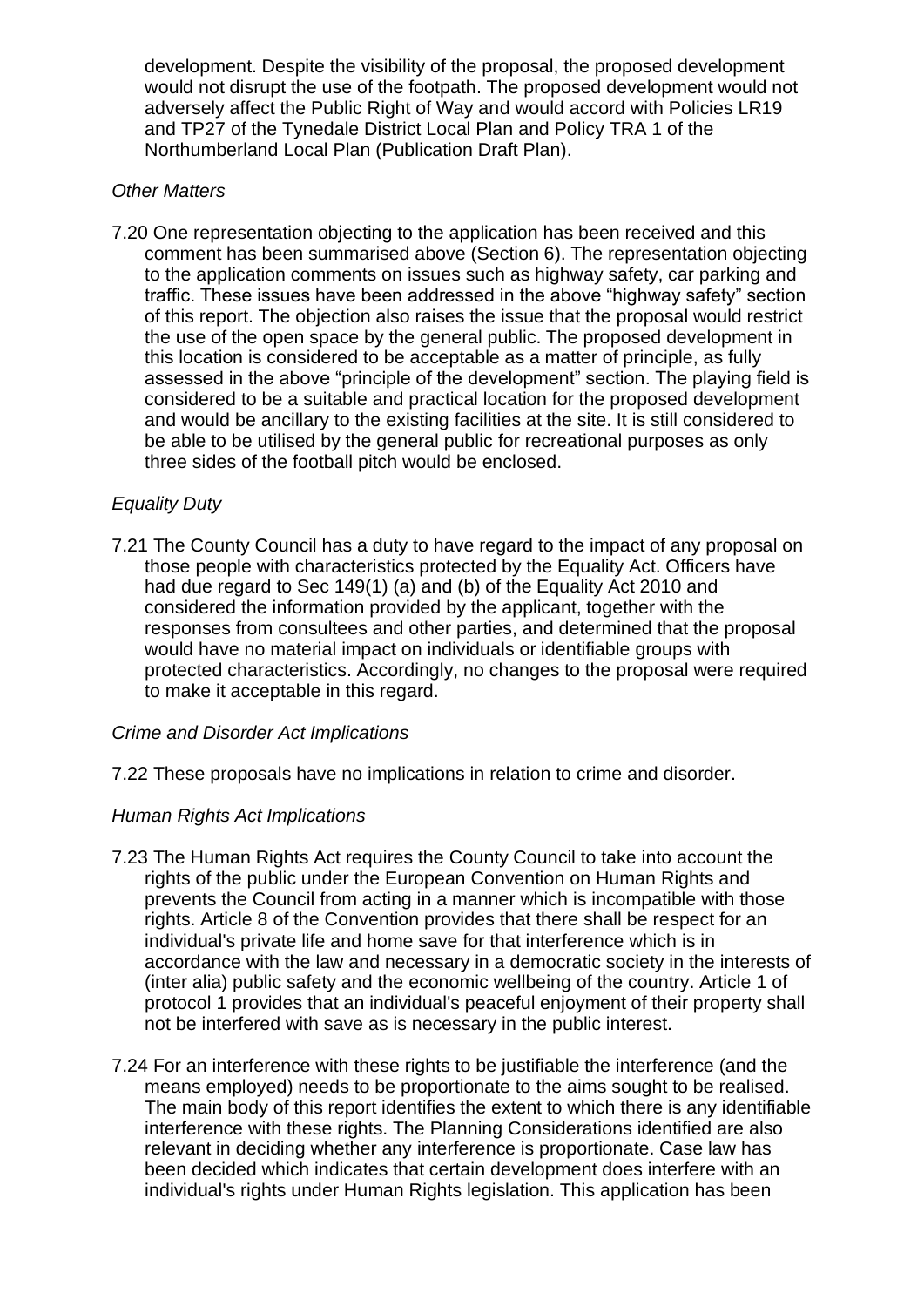considered in the light of statute and case law and the interference is not considered to be disproportionate.

7.25 Officers are also aware of Article 6, the focus of which (for the purpose of this decision) is the determination of an individual's civil rights and obligations. Article 6 provides that in the determination of these rights, an individual is entitled to a fair and public hearing within a reasonable time by an independent and impartial tribunal. Article 6 has been subject to a great deal of case law. It has been decided that for planning matters the decision making process as a whole, which includes the right of review by the High Court, complied with Article 6.

#### **8. Recommendation**

That this application be GRANTED permission subject to the following:

#### Conditions/Reason

01.The development hereby permitted shall be begun before the expiration of three years from the date of this permission.

Reason: To comply with Section 91 of the Town and Country Planning Act 1990 (as amended).

- 02.The development hereby permitted shall not be carried out otherwise than in complete accordance with the approved plans. The approved plans for this development are:
	- 1. Site Location, Drawing No: P 01
	- 2. Site As Proposed, Drawing No: P 04
	- 3. As Proposed Aerial Visual (Not to Scale), Drawing No: P 05
	- 4. As Proposed Aerial Visual (Not to Scale), Drawing No: P 06
	- 5. As Proposed Aerial Visual (Not to Scale), Drawing No: P 07
	- 6. As Proposed 3D Visual & Elevation, Drawing No: P 08
	- 7. As Proposed 3D Visual & Elevation, Drawing No: P 09
	- 8. As Proposed Visuals (Not to Scale), Drawing No: P 10
	- 9. Haltwhistle Swimming & Leisure Centre; Pitch Safety Barrier Design & Access Statement August 2020
	- 10.Haltwhistle Jubilee FC; Safety Barrier Proposal Heritage Statement November 2020

Reason: To comply with Section 91 of the Town and Country Planning Act 1990 (as amended).

#### **Informatives**

- 1. The Parish of Haltwhistle Public Footpath No.26 shall be protected throughout. No action should be taken to disturb the path surface, without prior consent from ourselves as Highway Authority, obstruct the path or in any way prevent or deter public use without the necessary temporary closure or Diversion Order having been made, confirmed and an acceptable alternative route provided.
- 2. The proposed development lies within a coal mining area which may contain unrecorded coal mining related hazards. If any coal mining feature is encountered during development, this should be reported immediately to the Coal Authority on 0345 762 6848.